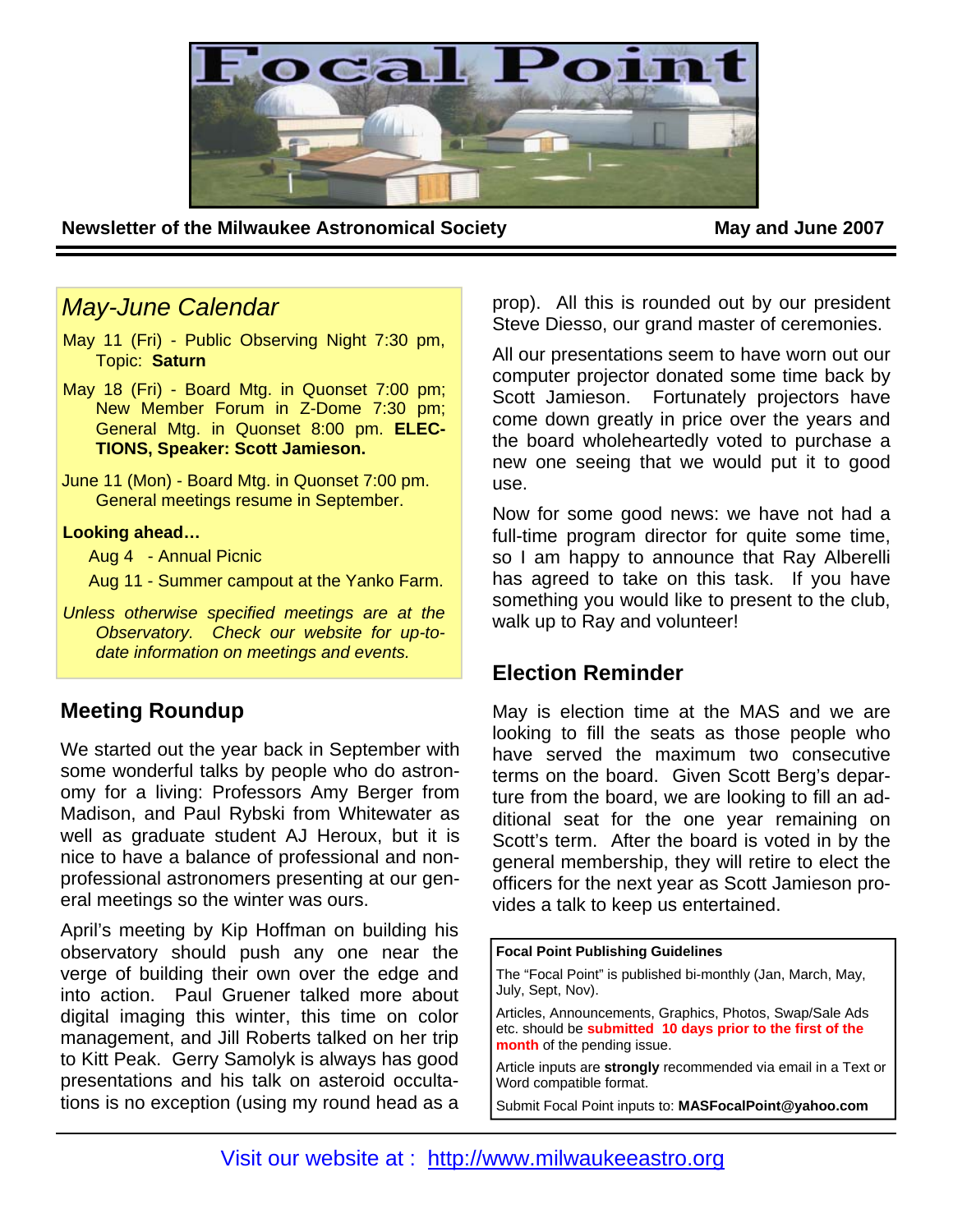# **Annual Picnic**

Mark your calendars for August 4th this year for the annual picnic. As always the food and drinks will be provided by the Society, you provide yourselves, lawn furniture and perhaps an extra canopy to block the sun if you wish. Festivities start around 4 o'clock. More details in the summer edition of the Focal Point.



# **MAS Campout #1**

This year the MAS will try two different dates for a campout in the hopes of getting some clear sky. Dan Yanko will host the first the weekend of August 11 on his farm near and says that there are plenty of things to enjoy even if the clouds come.

### **Messier Marathon**

March 17 skies were clear this year and many MAS members converged at Ottawa Lake Park to enjoy an evening of hunting down the Messier objects. While the number of members attending slowly dwindled as the chill set in, Jill Roberts, Lana Silke and Dan Yanko persisted and sent this photo to record the evening. Jill reports 61 messier objects recorded in the logbook that night. A wonderful end to a winter filled with clouds.

## **Call for observations!**

Our observatory director, Gerry Samolyk is reminding members of the Z Ursae Majoris, an easy-

to-observe variable star that is not so predictable. The MAS project simply provides the tools and encouragement to observe this star. Participation has dwindled of late as members have grown their variable star observing interest to include other stars, which is the whole point of the project.

New members are especially welcome to send in



+ G Samolyk ▲N Simmons ■ B Manske + S Jamison △H Gerner □ D. Weier □ A Manske ◇R Poklar +T Schmidtkunz ◆S Berg

observations of this star that is easy to follow in a pair of binoculars. For details see http:// www.milwaukeeastro.org/MAS\_Main.asp?SW=1280&Category=5&Menu=33